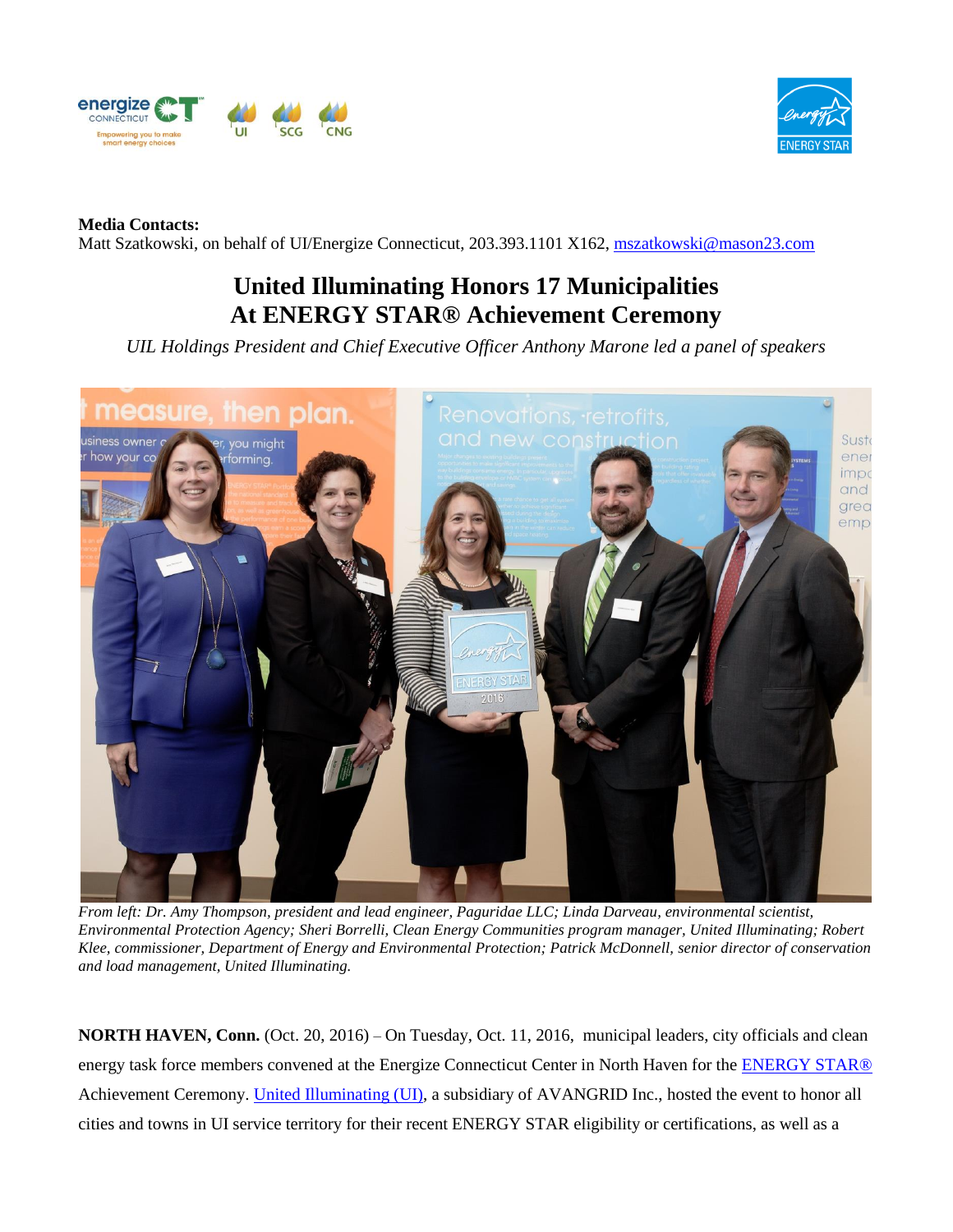continued commitment to the [Clean Energy Communities](http://www.energizect.com/your-town/solutions-list/clean-energy-communities?vsrefdom=public-relations&utm_campaign=energy-star-achviement-ceremony-media-post-release&utm_medium=public-relations&utm_source=ui-media-list&utm_content=general&utm_term=) program sponsored through the [Energize Connecticut](http://www.energizect.com/?vsrefdom=public-relations&utm_campaign=energy-star-achviement-ceremony-media-post-release&utm_medium=public-relations&utm_source=ui-media-list&utm_content=general&utm_term=) initiative. More than 50 buildings were recognized, resulting in the distribution of more than 30 awards.

UIL Holdings Corporation President and Chief Executive Officer Anthony Marone led a panel of speakers that included Environmental Protection Agency (EPA) Environmental Scientist Linda Darveau and Department of Energy and Environmental Protection (DEEP) Commissioner Robert Klee.

Attendees were joined by officials from UI and the EPA, as well as representatives from both state and federal legislature.

Each municipality was recognized individually for their benchmarking of energy saving projects. These efforts have collectively generated an approximate annual reduction of more than 97,500 million British thermal units, which is equal to the amount of energy consumed by roughly 975 homes. Additionally, greenhouse gas emissions were reduced by approximately 3,770 metric tons of carbon dioxide equivalent, which produces the same results as if they removed nearly 900 cars from the road for one year.

These results were tracked through the ENERGY STAR portfolio, an online tool created by the EPA to measure and track energy and water consumption, as well as greenhouse emissions. The municipalities that have made a diligent effort to maintain their portfolio in addition to a strong commitment to the Clean Energy Communities program were honored as ENERGY STAR High Achievement Energy Leaders.

These leaders included:

- Bridgeport New Haven
- East Haven North Branford
- Easton North Haven
- Hamden West Haven
- Milford Woodbridge

The ENERGY STAR Achievement Ceremony was developed to showcase current benchmarking accomplishments while simultaneously fostering future successes, and the remaining municipalities were recognized for their commitment to the Clean Energy Communities program. They were encouraged to contact their UI engineer to discuss how they can use the wide variety of available resources to further reduce their environmental impact and achieve ENERGY STAR certification.

"Offering valuable programs through our partnership in the Energize Connecticut initiative is of utmost importance to our company and we strongly encourage our municipalities to take advantage of the opportunity to manage their energy consumption," said Anthony Marone, president and chief executive officer, UIL Holdings Corporation, a subsidiary of AVANGRID Inc. "This collaboration with the EPA has allowed us to witness tangible results from